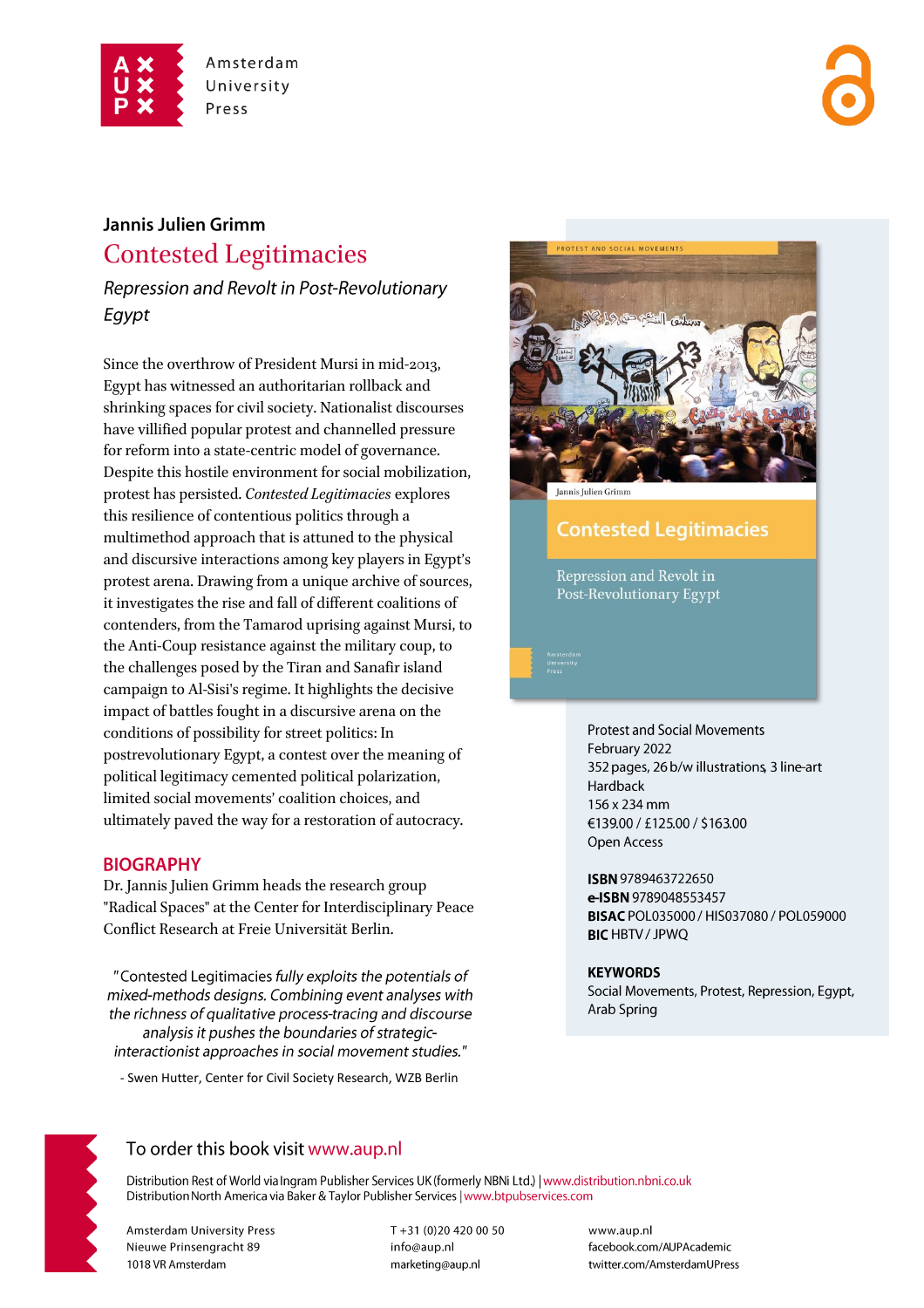

### **TABLE OF CONTENTS**

**Acknowledgments Preface**

#### **1 Introduction**

History in the Making Interactionist Approaches and the Arab Uprisings The Egyptian Revolution as the Result of a Hegemonic Crisis Political Subjectivation and the Emergence of New Contentious Alliances Situating this Project

#### **2 Conceptual Choices and Theoretical Framework**

Players and Arenas Contentious Interaction at Critical Junctures Making Events Transformative A Discourse Theoretical Perspective on Contentious Politics

#### **3 Brothers and Rebels**

The Polarization of Egyptian Society Rebellion against Mursi The June 30 Uprising A Crisis of Legitimacy

#### **4 Coup and Anti-Coup**

From Government to Opposition The Constitution of the Anti-Coup Alliance as a Political Player Constructing the Antagonist Other The Republican Guard Massacre A Popular Mandate for Repression Setting Course for Violence

**5 Myths and Martyrs**  The Making of a Massacre



## To order this book visit www.aup.nl

Distribution Rest of World via Ingram Publisher Services UK (formerly NBNi Ltd.) | www.distribution.nbni.co.uk Distribution North America via Baker & Taylor Publisher Services | www.btpubservices.com

**Amsterdam University Press** Nieuwe Prinsengracht 89 1018 VR Amsterdam

T+31 (0)20 420 00 50 info@aup.nl marketing@aup.nl

www.aup.nl facebook.com/AUPAcademic twitter.com/AmsterdamUPress